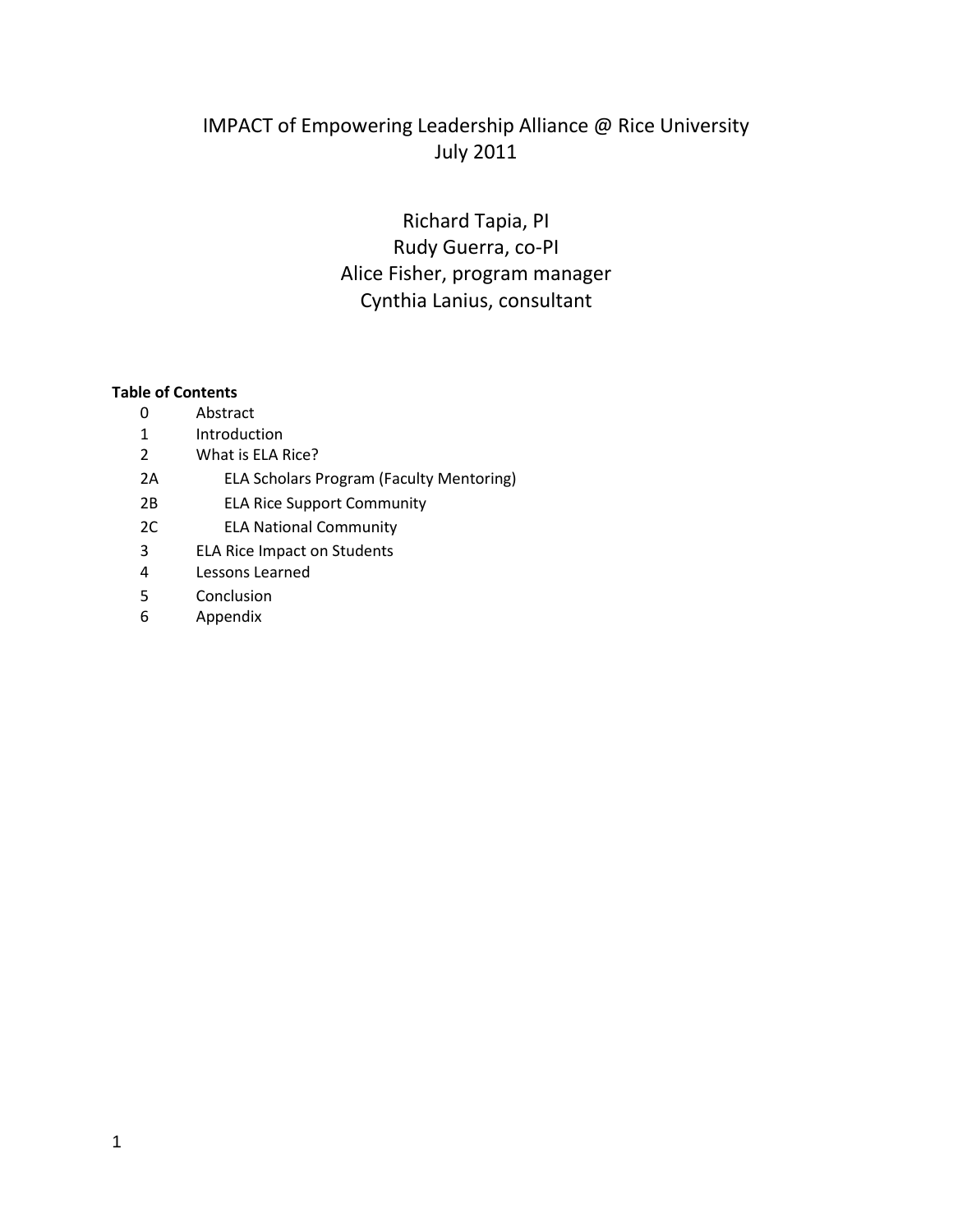### Abstract

During the academic year 2010-2011, the Empowering Leadership Alliance @ Rice University or ELA Rice established and maintained a community of students, faculty, and staff whose mission was to support undergraduates, especially those from traditionally underrepresented minority (URM) groups, in science and engineering to complete their degree and even pursue a graduate degree.

The program built valuable relationships among students and faculty mentors. Thirty-six URM students (16 African-Americans, 19 Hispanics, and 1 of mixed ethnicity) were matched with Rice science and engineering faculty mentors and met with them one-on-one at least twice per month. Of the ELA scholars who participated anonymously in a survey at the end of the year, 100% strongly agreed or agreed that participating in the ELA program helped them feel more connected to Rice faculty, and 95% strongly agreed or agreed that participation in ELA increased their dedication to complete their degrees in STEM (Science, Technology, Engineering, Mathematics).

ELA Rice is also a local chapter of the NSF-funded national ELA organization that offered ELA Rice members resources and opportunities including attending the 2011Tapia Celebration of Diversity in Computing in San Francisco and participating in live webinar mentoring sessions led by URM faculty from research institutions.

As an active chapter, ELA Rice engaged students in monthly community/network meetings and the ELA Rice Undergraduate Research Symposium that was held on the Rice campus on January 22, 2011. Seventy-five Rice undergraduates attended the day-long meeting, of which 71% are URM, and 15 Rice graduate students participated in the poster session. All 75 undergraduates submitted an evaluation survey afterwards which stated that 98% of the students were very satisfied/satisfied with the overall research symposium, and 97 % strongly agreed/agreed that they are interested in learning more about doing research as a result of attending the research symposium

Leobardo Rosales, one of the faculty mentors, wrote at the end of the year:

"I always looked forward to the ELA activities, all of which I left with renewed sense of purpose.. As a postdoc, encouraged by my department to focus on research, it is easy to forget why years ago I decided to become an academic. I wanted to make a difference in the lives of students with underprivileged backgrounds analogous to mine, and I wanted to do so including in the individual setting which ELA stressed through the mentoring component of the program."

Thirty-nine ELA undergraduates who had attended at least one ELA Rice activity during the year participated in an anonymous end of year survey. Indicative of ELA success at meeting its goals, 82% of those surveyed strongly agreed/agreed that participating in the ELA program increased their dedication to complete their degree in STEM, increased their confidence that they will finish their degree in STEM, and helped them feel more connected to Rice faculty. Ninety-five percent stated that they would recommend ELA to a friend.

The data demonstrate that the ELA program provided a resource for URM Rice science and engineering students that was sorely needed, and we feel strongly that we should continue to offer the ELA program at Rice this coming year.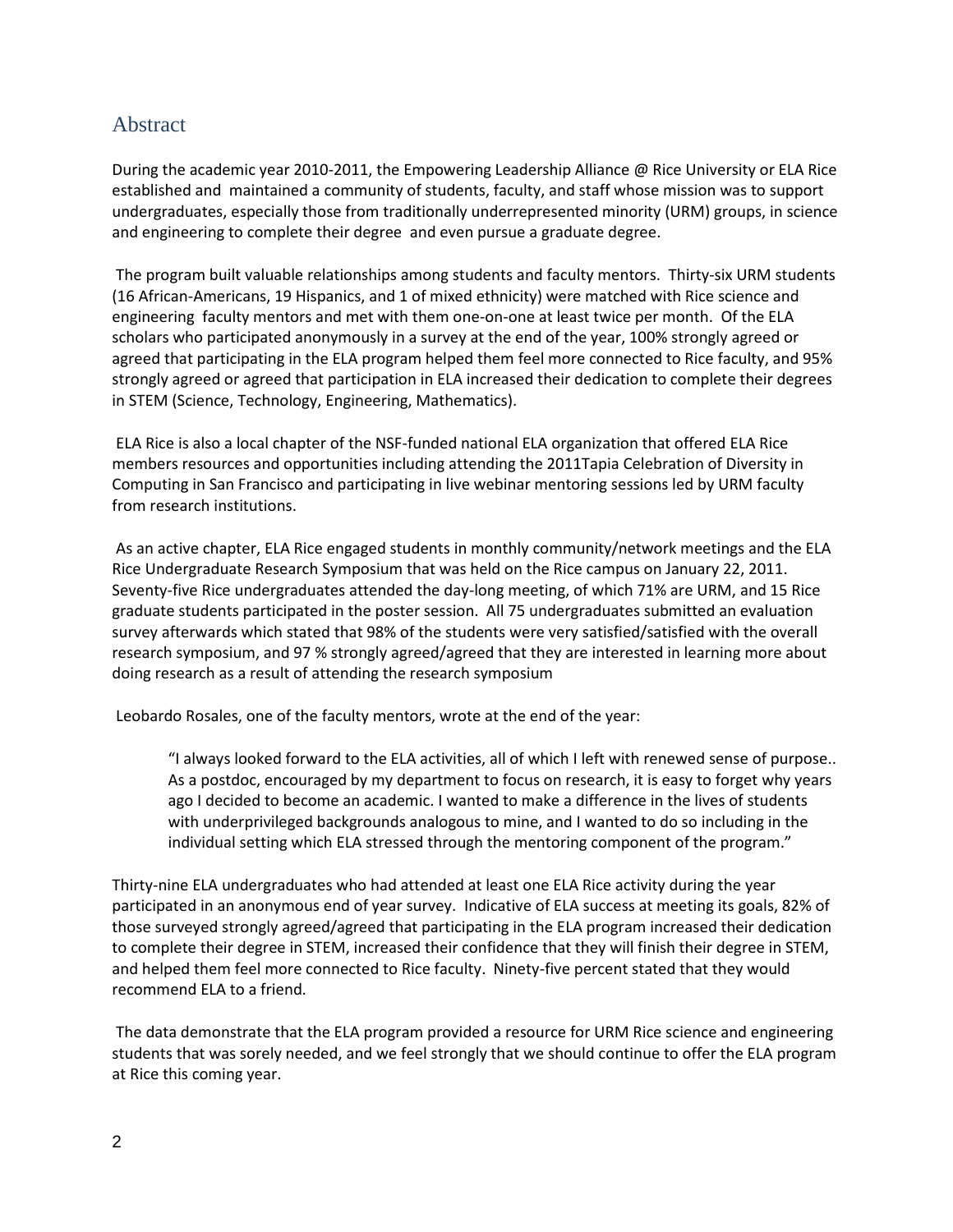### 1 Introduction

"Students have a hard time acknowledging that they need help but they do. They also need the type of guidance that comes from faculty and peers." -Rice senior

The Empowering Leadership Alliance @ Rice University or ELA Rice aims to provide the kind of support described by the Rice senior above. In particular, ELA Rice strives to retain underrepresented minority undergraduates in science and engineering to complete their degrees and even pursue graduate degrees. Evolving in the fall of 2010 from a Faculty Initiatives Fund grant called CAMPUS (Community and Mentoring Program for Undergraduate Success) that had begun a year earlier, ELA Rice is led by Richard Tapia and Rudy Guerra and is managed by staff member Alice Fisher.

Throughout the year, ELA Rice engaged students in community meetings, built valuable relationships among students and faculty mentors, and established a network of students, faculty and staff whose focus was to support URM students pursuing degrees in science and engineering and to encourage them to consider research and become academic leaders. In addition, several non-URM students participated in ELA Rice community events.

In an anonymous end-of-year survey, all of the students that took part in the ELA faculty mentoring program (100%) strongly agreed or agreed that participation in ELA helped them feel more connected to Rice faculty, and 95% strongly agreed or agreed that participation in ELA increased their dedication to complete their degrees in STEM (Science, Technology, Engineering, Mathematics).

This report gives further details of the program's accomplishments, its impact on participating Rice students, and what is needed to sustain the program for the future.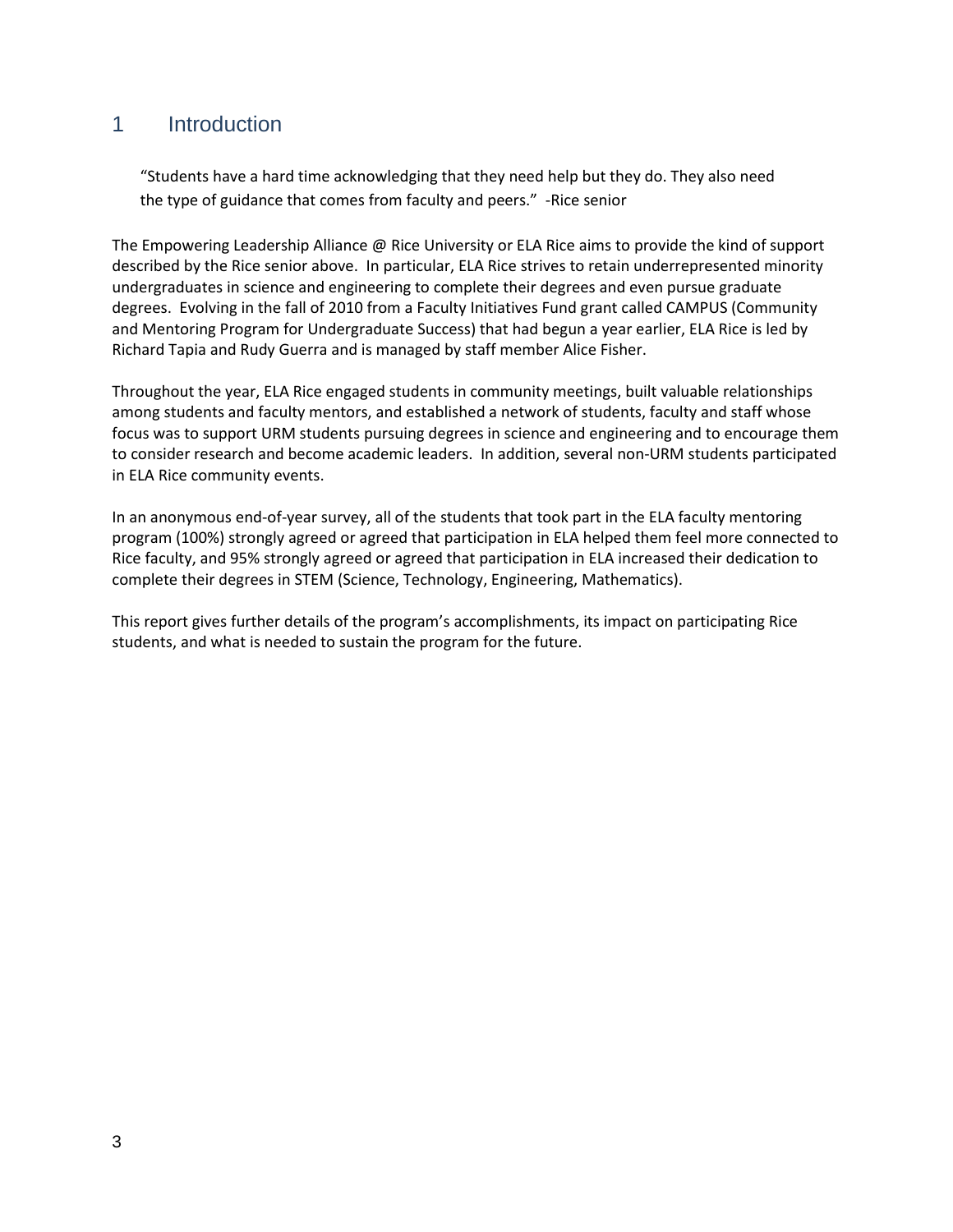### 2 What is ELA Rice?

"ELA created a network for me as I was completing my degree. It could be of real value to underclassmen that are struggling with class work and are thinking about switching to a non-STEM field. It got me talking with other students and professors and just knowing that you are not alone is a boost." - Rice senior



Figure 1: Three types of student participation.

ELA Rice includes three types of student participation as illustrated in Figure 1: the ELA Scholars Program (faculty mentoring), a support community (an ELA local student chapter), and participation in the national Empowering Leadership Alliance organization.

Through the ELA Scholars Program (faculty mentoring program), ELA scholars:

- Applied to participate at the beginning of the academic year and when accepted were awarded \$500 scholarships;
- Met with their assigned faculty mentor 1-2 times per month and documented their meetings at <http://bit.ly/cxO5oV> during the fall semester and at [http://bit.ly/ELAadvising\\_spring11](http://bit.ly/ELAadvising_spring11) in the spring;
- Shared academic progress with their mentor including both midterm and final course grades (via Owlspace), and discussed a variety of topics including research, internships, graduate schools, career choices, etc.;
- Attended monthly community meetings, participated in a peer mentoring initiative, and attended the ELA Rice Undergraduate Research Symposium in January 2011; and
- Were encouraged to use campus academic resources as needed, such as study groups, peer tutors, recitation sessions, faculty office hours, and other academic advising resources.

More details about the ELA Scholars program are included in 2A on page 5.

Through the ELA Rice support community, students (ELA scholars and other interested students) participated in: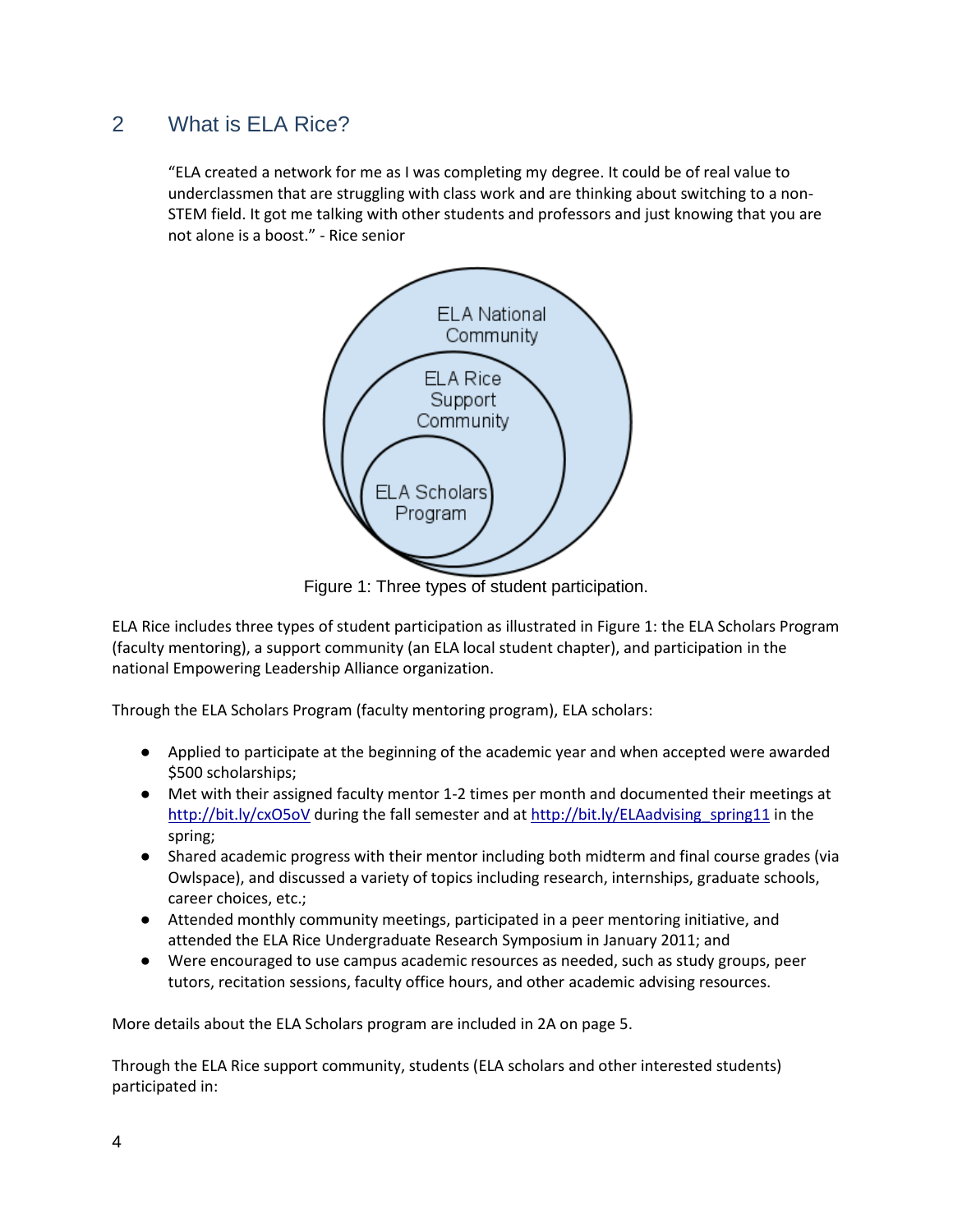- Monthly community meetings showcasing faculty guest speakers, a student panel discussion, and networking opportunities with science and engineering faculty. Students were encouraged at meetings to use campus academic resources as needed, such as study groups, peer tutors, recitation sessions, faculty office hours, and other academic advising resources;
- Student study groups; and
- The Undergraduate Research Symposium held on January 22, 2011.

More details about the ELA Rice Support Community are included in 2B on page 8.

Through the national ELA, an NSF-funded program led by PI Richard Tapia and consisting of students, faculty, industry professionals and staff from across the country, ELA Rice students gained access to the following:

- ELA national offers resources and opportunities that support students at research universities. Activities include the establishment of strong student chapters similar to ELA Rice (UT Austin, UC Berkeley, Indiana U.) and live mentoring webinars for the national community. An active listserv announces relevant scholarships, internships, conference opportunities for community members.
- 11 Rice undergraduates and 10 Rice graduate students attended the national ELA meeting held on April 2, 2011 and the Tapia Celebration of Diversity in Computing conference held from April 3-5 in San Francisco. One Rice freshman wrote of the experience, *"Through this program I also loved getting the chance to go to San Francisco and attend the 2011 Tapia Diversity in Computing Conference where I met amazing people who helped me get a summer internship."*

More details about the national ELA are included in 2C on page 9.

# 2A ELA Scholars Program

"The faculty networking is key, and any opportunity to increase this connection in more informal settings is invaluable." -Rice sophomore

This section contains details of the ELA Scholars Program, where students participate in a structured faculty mentoring program.

The demographic information of the **36** ELA scholars follows:

#### **Ethnicity**

| African American                       | 16 |
|----------------------------------------|----|
| Hispanic                               | 19 |
| Mixed (Pacific-<br>Islander/Caucasian) |    |

Table 1: Ethnicity of ELA Scholars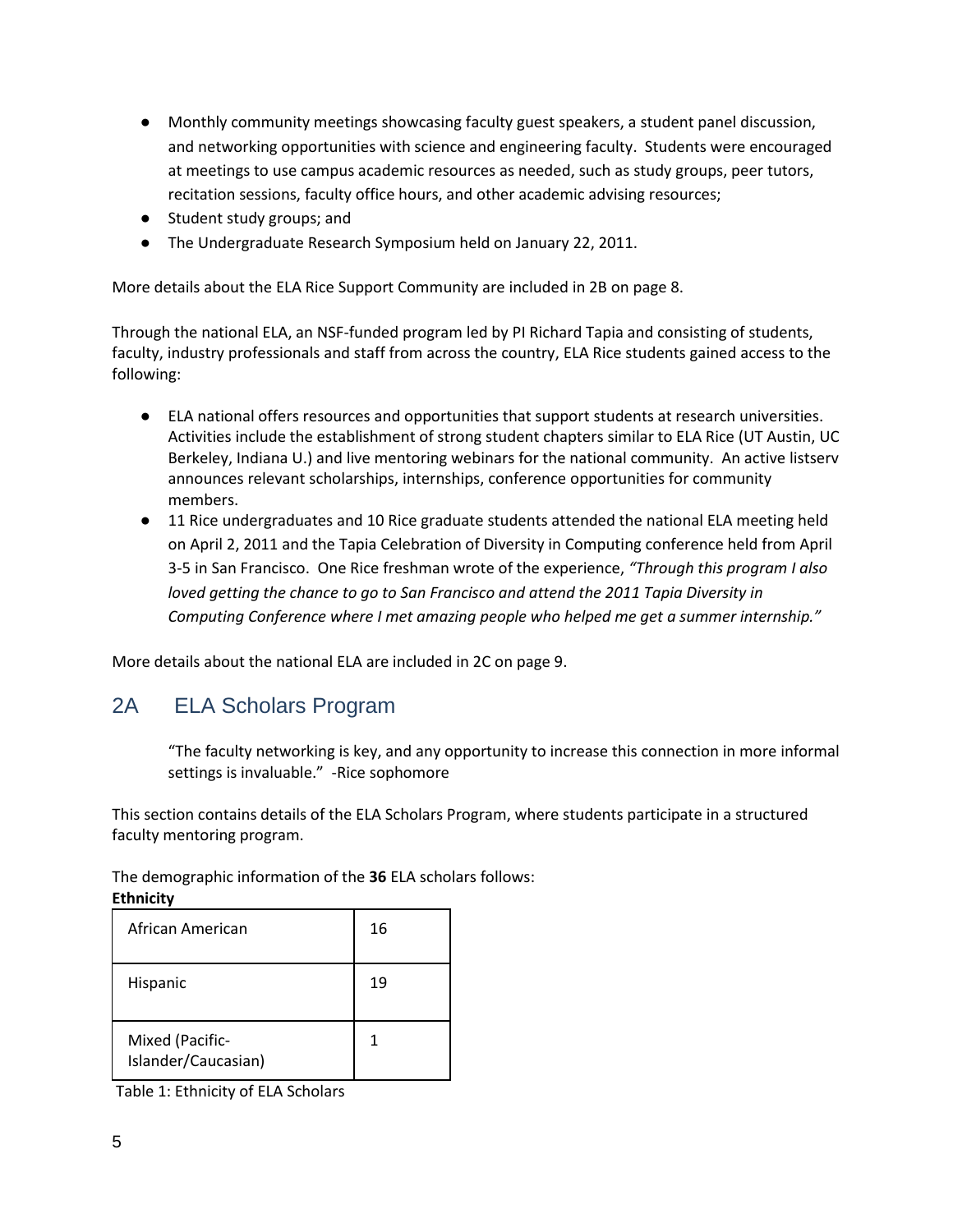#### **Gender**

| male   | 14 |
|--------|----|
| female |    |

Table 2: Gender of ELA Scholars

#### **Majors**

| Engineering                                              | 23 |
|----------------------------------------------------------|----|
| Natural Sciences                                         | 10 |
| Kinesiology                                              |    |
| Humanities (original Physics;<br>changed major mid-year) |    |

Table 3: Majors of ELA Scholars

#### **Year in School**

| Freshmen       | 12 |
|----------------|----|
| Sophomores     | g  |
| <b>Juniors</b> |    |
| Seniors        | Ջ  |

Table 4: Year of ELA Scholars

**RECRUITING FACULTY** Program Directors Richard Tapia and Rudy Guerra selected over 30 faculty members, most of them in STEM fields, to invite to participate as mentors in the ELA Scholars program. Tapia wrote to all faculty mentors prior to the initial lunch meeting held on September 22, 2011:

"We have been working very hard to establish this program and there is little doubt that its success depends on the relationship you are about to develop with your mentee. Based on our own experiences we built this program around the mentor-mentee relationship, knowing that a genuinely caring professor can be one of the most important driving forces in a student's academic life. Of course, we know that it's a two-way street; your mentee will have to work hard at their courses and the relationship with you. We value your time and energy and realize you don't have to do this. So, it is with deep gratitude that we say thank you for joining our effort."

At the beginning of the meeting, Tapia and Guerra addressed the faculty and explained the purpose and goals of ELA Scholars Program. The ELA students then joined the meeting for the remainder of the meeting and met their faculty mentors for the first time. That the faculty met as a group and were introduced to their student protégés seemed to make an impression on both faculty and student participants that this program was a substantial community effort.

As a token of appreciation, ELA offered \$200 awards to all faculty mentors in December 2010.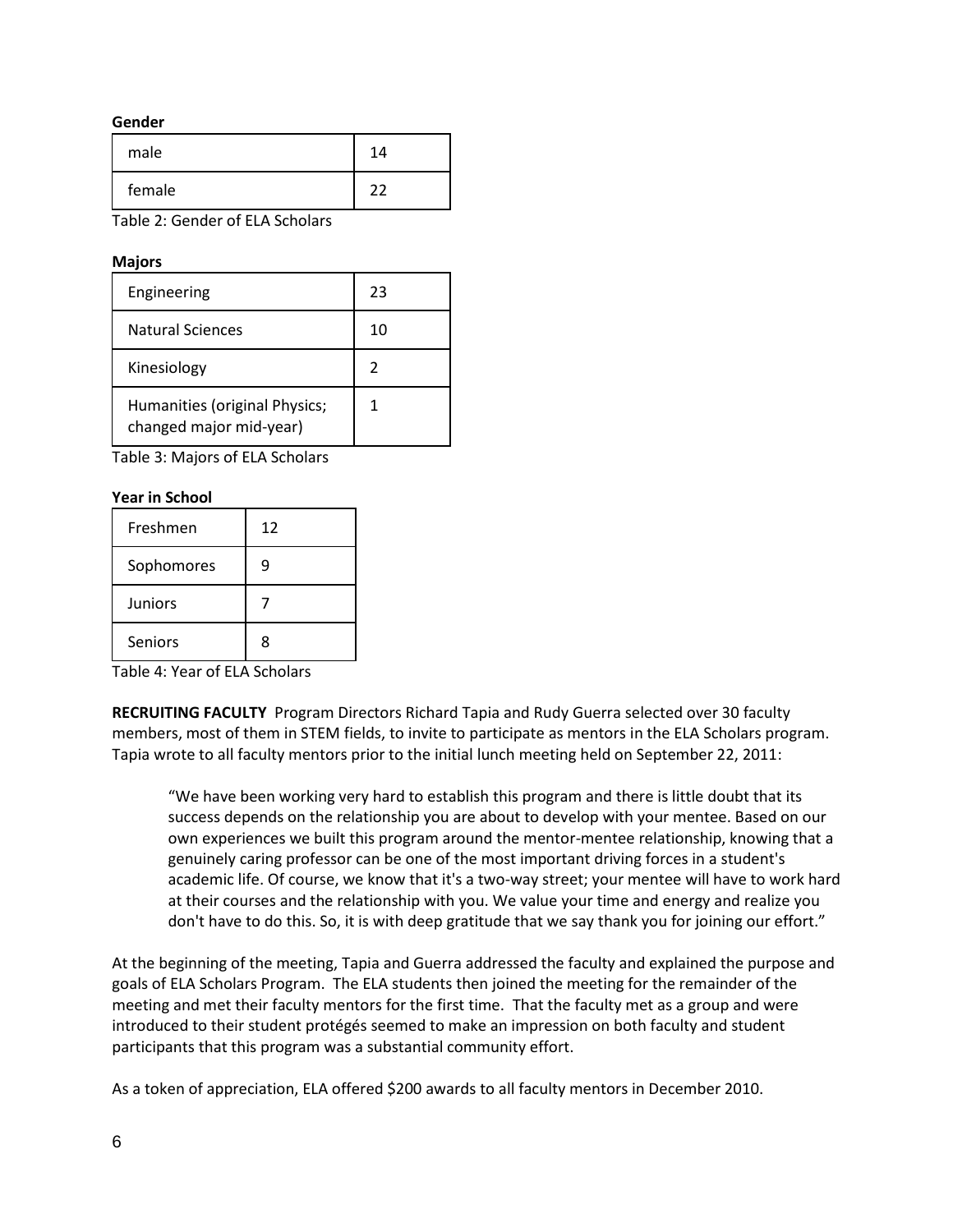**MEETING DOCUMENTATION** ELA Scholars were asked to document their one-on-one meetings throughout the academic year. One of the protégés met with his mentor on a weekly basis, some met bi-weekly, others met 3-4 times during the semester. Although the expectation was to meet with the advisor 1-2 times per month, the program allowed flexibility in frequency of meeting so that students could feel ownership of the advising relationship with their mentor.

An email message sent to ELA scholars from Alice Fisher at the beginning of the academic year articulated the goal of the Scholars Program to the students:

"Our intent is the development of a special advising relationship between you and your faculty mentor. I encourage you to talk to your advisor about not only your successes but also your struggles. They were chosen by Dr. Tapia and Dr. Guerra because they have shown a real interest and care in students beyond the classroom."

**MENTORING MEETING TOPICS** Topics at advising meetings seem to fall between underclassmen and upperclassmen concerns. Underclassmen topics included undergraduate-related academic issues such as: class loads, fulfilling distribution credits, dropping courses, summer courses, changing majors, majors vs. minors, exams, midterm grades, confidence in classes, more effective study techniques, prioritizing school work. Underclassmen also received guidance on networking and getting to know faculty better, possible labs to work in, becoming a TA or grader, REUs, and stress management. One of the freshmen asked about what can be done with a CAAM degree and another student discussed math groups/clubs and relevant math conferences. Many of the protégés received information about summer opportunities, internships and research possibilities.

Upperclassmen tended to discuss life after graduation such as: applying and interviewing for graduate/professional schools, choosing academic advisors in graduate school, paying for an advanced degree, MD vs. PhD, research interests and field camps. One of the upperclassmen wrote that he received help on writing his personal statement and another scholar talked to his mentor about doing research as an MD without a PhD. A senior recorded that his mentor reassured him that the student would find a job.

Some of the meetings were quite relaxed. A Rice senior wrote that it was nice change to have a conversation with someone other than his college peers. Both upper and underclassmen indicated that being able to ask for recommendation letters from faculty mentors was a great benefit of the program. Different programs such as RCEL, Engineers without Borders, NSBE, and VIGRE were also discussed during mentoring meetings. Students also documented that creativity in science and research and channeling one's energies into other activities to help overall health were also topics of discussion.

**FACULTY SUPPORT** ELA program leaders are extremely grateful for the faculty support that was given throughout the year.

Leobardo Rosales, one of the faculty mentors, wrote at the end of the year:

"The running joke between my mentee and I was that the ELA program helped retain faculty from underrepresented groups in STEM fields; in particular, me. I always looked forward to the ELA activities, all of which I left with renewed sense of purpose.. As a postdoc, encouraged by my department to focus on research, it is easy to forget why years ago I decided to become an academic. I wanted to make a difference in the lives of students with underprivileged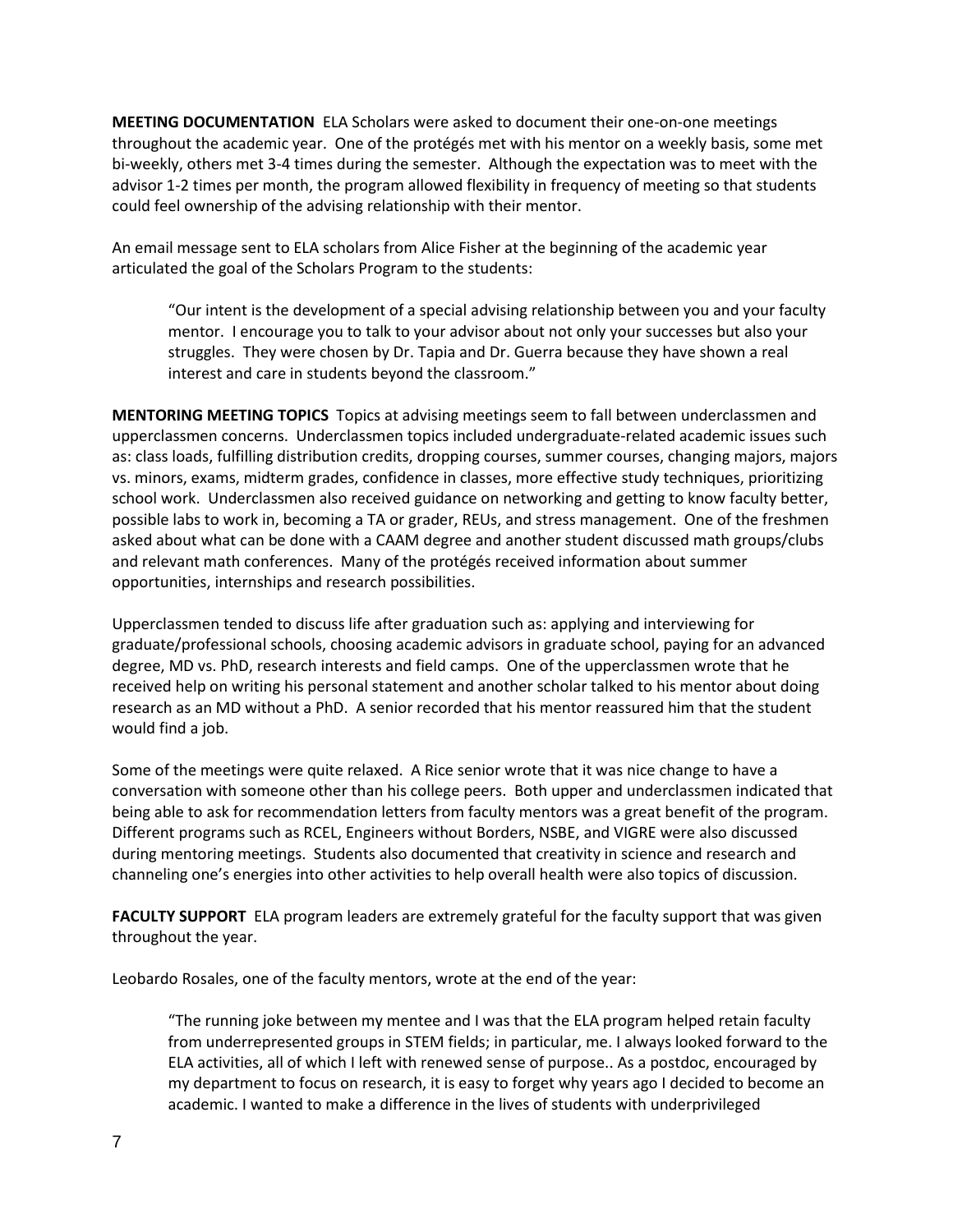backgrounds analogous to mine, and I wanted to do so including in the individual setting which ELA stressed through the mentoring component of the program.

As invigorating as I found the ELA program, the activities were even more for the students. One of our first discussions was catalyzed by a question posed by Dr. Tapia to the students: whether the students felt, given their background, as though they belong at Rice. This question became the impetus of the program for the year, as the students were challenged by various testimonies to resolve this matter for themselves. Moreover, through the organization of study and mentoring groups amongst the ELA students, a real sense of community was created in order to better understand the question of belonging. Given what the current ELA students have learned, and the relationships they have formed, one can see that the next set of ELA students will be benefited on an exponential scale.

The ELA program is one which should be mirrored throughout. Many universities have programs designed to help immerse students from underprivileged groups into college life. As a participant myself as an undergrad, I know the value of these programs. Nonetheless, many of these programs are not designed to address the issue of retaining these students specifically in STEM fields. Programs which are designed to address this issue, which I also participated in as an undergraduate, typically are geared towards advanced students already well into their majors. The structure of the ELA program, with its focus on new students, makes it both valuable and successful. "

**SUPPORT FOR STUDENTS** ELA also provided paid peer tutors for 4 ELA Scholars to support them in introductory science and mathematics courses. The tutors meet with the ELA students 1-2 times a week for 1-2 hours per session. A freshman ELA Scholar wrote,

"Having a physics tutor was extremely helpful to me my freshman year. Before getting a tutor I struggled to keep up in class...I was able to ask questions and get help on problems specific to my needs in physics. I no longer felt behind in class...Without ELA I wouldn't have such a great resource."

### 2B ELA Rice Support Community

"There are many parts of ELA that were fabulous and integral to my friends and my success. Most of it was the support group. I am a first generation college student, so I did not have many other people to turn to to ask questions about graduate school and other STEM fields in a relaxed setting." -Rice junior

This section contains details on the ELA Rice Support Community that includes all ELA Scholars along with other interested Rice science and engineering students.

Community building through monthly meetings was a strong component of the local program. Throughout the academic year, the seven monthly meetings showcased both faculty and student speakers. The number of students and faculty/staff members that attended each month were: 74, 43, 50, 27, 43, 38, 35.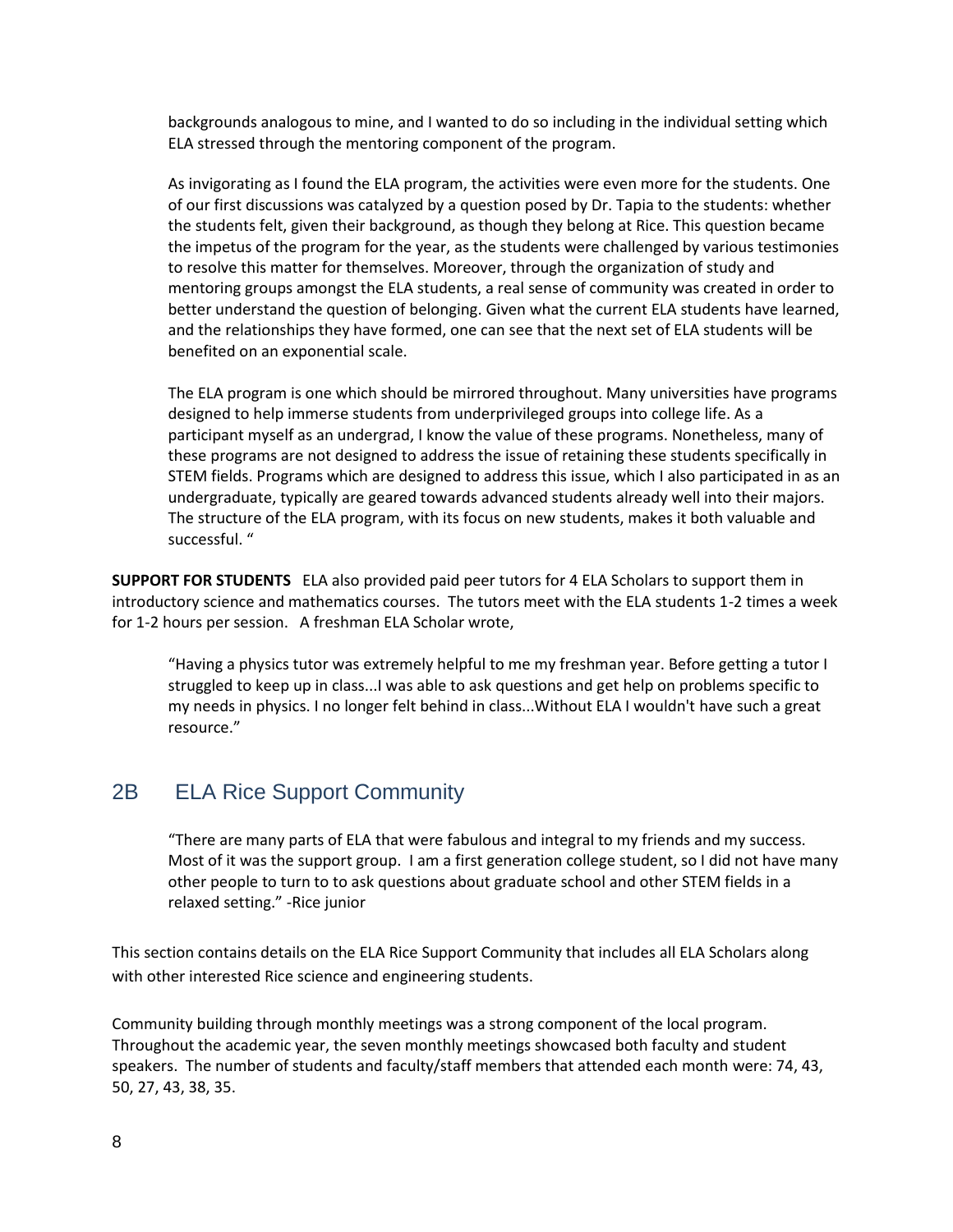A group of four upperclassmen initiated a peer mentoring effort in the spring 2011 to extend the community building. The small student group meetings consisted of both underclassmen and upperclassmen facilitators who were grouped by related majors. Because the effort was such a success, a peer mentoring component will be added to the local ELA Rice program starting in the fall of 2011. One of the ELA freshmen wrote:

"I really enjoyed the start up of the student peer mentoring with older members of ELA, it allowed for me to meet more students and feel more comfortable."

Another activity hosted by ELA Rice was the undergraduate research symposium held on Rice campus on January 22, 2011. ELA leaders designed the day-long meeting to ensure that URM undergraduates learn about and receive encouragement about research early in their studies. The agenda included talks given by senior research faculty, a panel discussion by Rice minority PhD recipients in industry, and a poster session featuring the research of AGEP graduate students. Seventy-five Rice undergraduates attended, of whom 71% are URM, and 15 Rice graduate students participated in the poster session. All 75 undergraduates submitted an evaluation survey afterwards which stated that 98% of the students were very satisfied/satisfied with the overall research symposium. 97 % strongly agreed/agreed that they are interested in learning more about doing research as a result of attending the research symposium, and 84% strongly agreed/agreed that the research symposium has helped them develop confidence about doing research. A student commented about the symposium in the post-conference survey:

"The research symposium was very engaging and helped me realize that Rice has a support system in place for minorities in the sciences. I had never heard of ELA before this event, so I hope that ELA will continue to hold more events such as the symposium to further inform minorities in the sciences about the opportunities they have before them and the adversities they must face."

# 2C ELA National

"Thank you so much for the opportunity to go to the Tapia Conference, it was very beneficial to me. While at the conference I was talking with a few of the ELA members, and they were telling me more about ELA and how they each have a mentor, and how involved in ELA they are. Is there a way for me to get one of these mentors? As well as get more involved with ELA?" - Rice sophomore who attended the Tapia Celebration of Diversity in Computing National Conference in April 2011

This section contains information on the national ELA program.

Being connected to the national ELA provides Rice students with an opportunity to belong to a larger community whose purpose is to support students as they obtain undergraduate and graduate degrees in their respective fields. Networking in this way is especially important for Rice URM students since many times, they are one of a few or sometimes the only URM student in their academic courses. Various conference scholarships (Tapia, Super Computing, Grace Hopper) allow students to meet peers and professionals from across the country and develop leadership and camaraderie.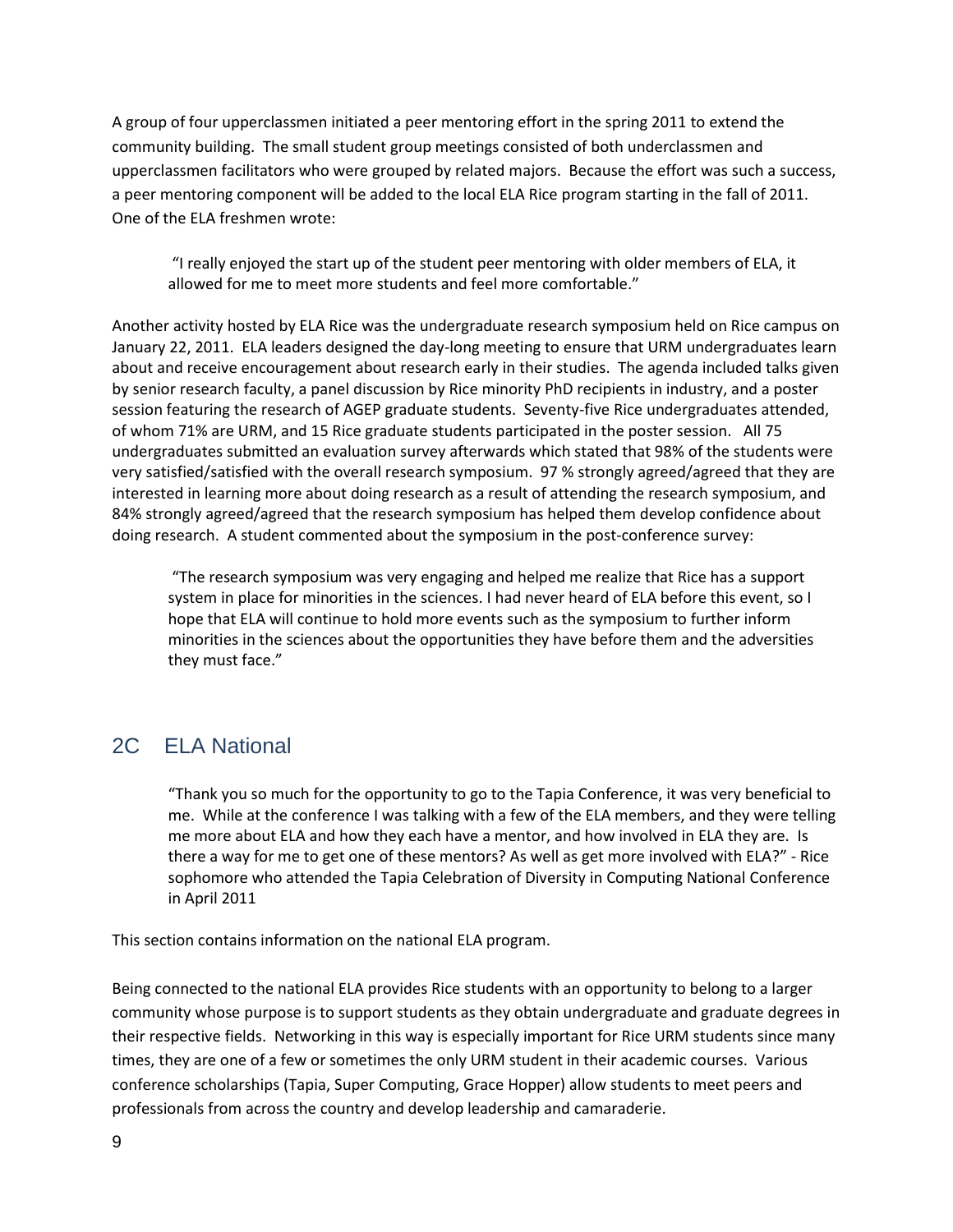"I would love to see more people that look like me study the same thing I'm studying and succeeding with the assurance and guidance offered by ELA..." - Rice senior

The national ELA organization also offers access to renowned and respected professionals and faculty through webinars. Presenters who themselves are URMs address minority issues by describing their path to success. As we know, these role models can be few and far between at research institutions. Examples of past webinar speakers include Dr. Valerie Taylor, Department Head and Royce E. Wisenbaker Professor, Computer Science and Engineering, Texas A&M University and Dr. Juan Gilbert, Professor and Chair of the Human-Centered Computing Division in the School of Computing at Clemson University. For more information, see empoweringleadership.org.

# 3 ELA Rice Impact on Students

"[ELA] is just what students need to assure them that they CAN do it and they are not alone in their struggles!" -Rice freshman

Thirty-nine ELA Rice members participated in an anonymous student survey that was sent out to all Rice undergraduates who attended at least one ELA Rice activity throughout the year. Eighteen of the thirtynine were ELA Scholars (received faculty mentoring).

| How many ELA Rice activities or events<br>did you attend this past year? | <b>ELA Scholars</b> | <b>Non-ELA Scholars</b> |
|--------------------------------------------------------------------------|---------------------|-------------------------|
| $1$ to $2$                                                               | 0%                  | 67%                     |
| $3$ to 5                                                                 | 39%                 | 33%                     |
| 6 or more                                                                | 61%                 | 0%                      |

Table 5: Number of ELA Rice activities or events students attended this past year

As seen above in Table 5, there is a significant difference between participation of ELA scholars and that of non-ELA scholars. Thus, we disaggregate the impact of ELA Rice on the two groups in the tables below.

Below is the demographic information of those surveyed:

| Gender  | <b>ELA Scholars (18 total)</b> | <b>Non-ELA Scholars (21 total)</b> |
|---------|--------------------------------|------------------------------------|
| females | 61%                            | 86%                                |
| males   | 39%                            | 14%                                |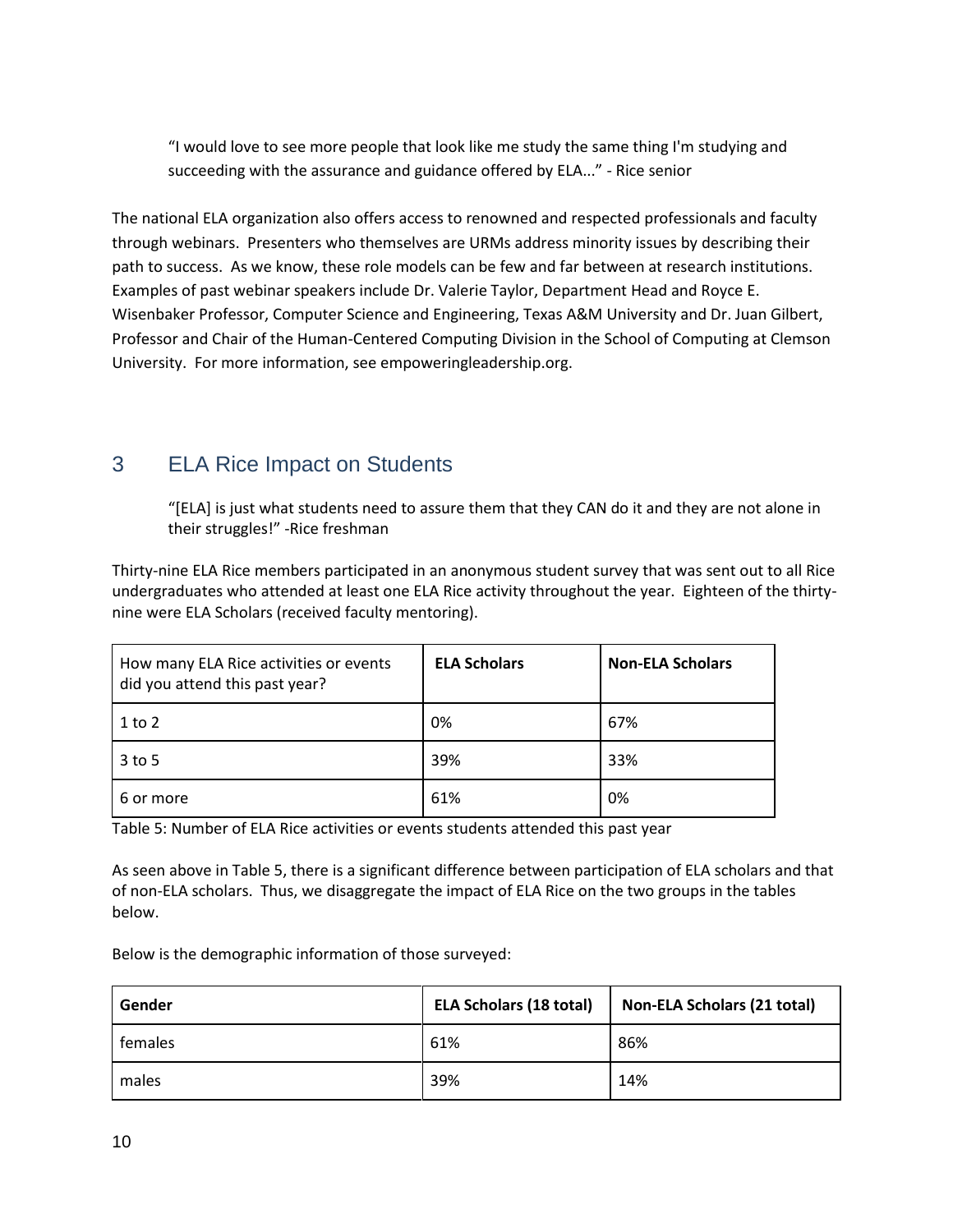| <b>Year in School</b>                                                          | <b>ELA Scholars</b>                                                                        | <b>Non-ELA Scholars</b>                                                          |  |
|--------------------------------------------------------------------------------|--------------------------------------------------------------------------------------------|----------------------------------------------------------------------------------|--|
| freshmen                                                                       | 28%                                                                                        | 38%                                                                              |  |
| sophomores                                                                     | 17%                                                                                        | 19%                                                                              |  |
| juniors                                                                        | 17%                                                                                        | 24%                                                                              |  |
| seniors                                                                        | 39%                                                                                        | 19%                                                                              |  |
| <b>Ethnicity</b>                                                               | <b>ELA Scholars</b>                                                                        | <b>Non-ELA Scholars</b>                                                          |  |
| African American/Black                                                         | 56%                                                                                        | 19%                                                                              |  |
| Hispanic (e.g., Mexican-American, Other<br>Latin American)                     | 39%                                                                                        | 24%                                                                              |  |
| Other Asian (e.g., Chinese, Korean,<br>Filipino, Vietnamese, Japanese, etc.)   | 6%                                                                                         | 14%                                                                              |  |
| Caucasian/White                                                                | 0%                                                                                         | 24%                                                                              |  |
| Asian Indian                                                                   | 0%                                                                                         | 10%                                                                              |  |
| Mixed heritage                                                                 | 0%                                                                                         | 10                                                                               |  |
| Are you majoring in the same major that<br>you intended when you entered Rice? | <b>ELA Scholars</b>                                                                        | <b>Non-ELA Scholars</b>                                                          |  |
| yes                                                                            | 33%                                                                                        | 33%                                                                              |  |
| $no*$                                                                          | 61% (8 out of the 11 of<br>these "no" responses<br>changed to a major in a<br>STEM field.) | 48% (8 out 10 of these "no"<br>responses changed to a major<br>in a STEM field.) |  |
| undecided                                                                      | 6%                                                                                         | 5%                                                                               |  |
| not sure yet (freshmen)                                                        | 0%                                                                                         | 14%                                                                              |  |
| <b>Major</b>                                                                   | <b>ELA Scholars</b>                                                                        | <b>Non-ELA Scholars</b>                                                          |  |
| Engineering                                                                    | 56%                                                                                        | 48%                                                                              |  |
| <b>Natural Sciences</b>                                                        | 22%                                                                                        | 38%                                                                              |  |
| <b>Social Sciences</b>                                                         | 0%                                                                                         | 10%                                                                              |  |
| Humanities                                                                     | 22%                                                                                        | 5%                                                                               |  |

Table 6: Demographic information of students surveyed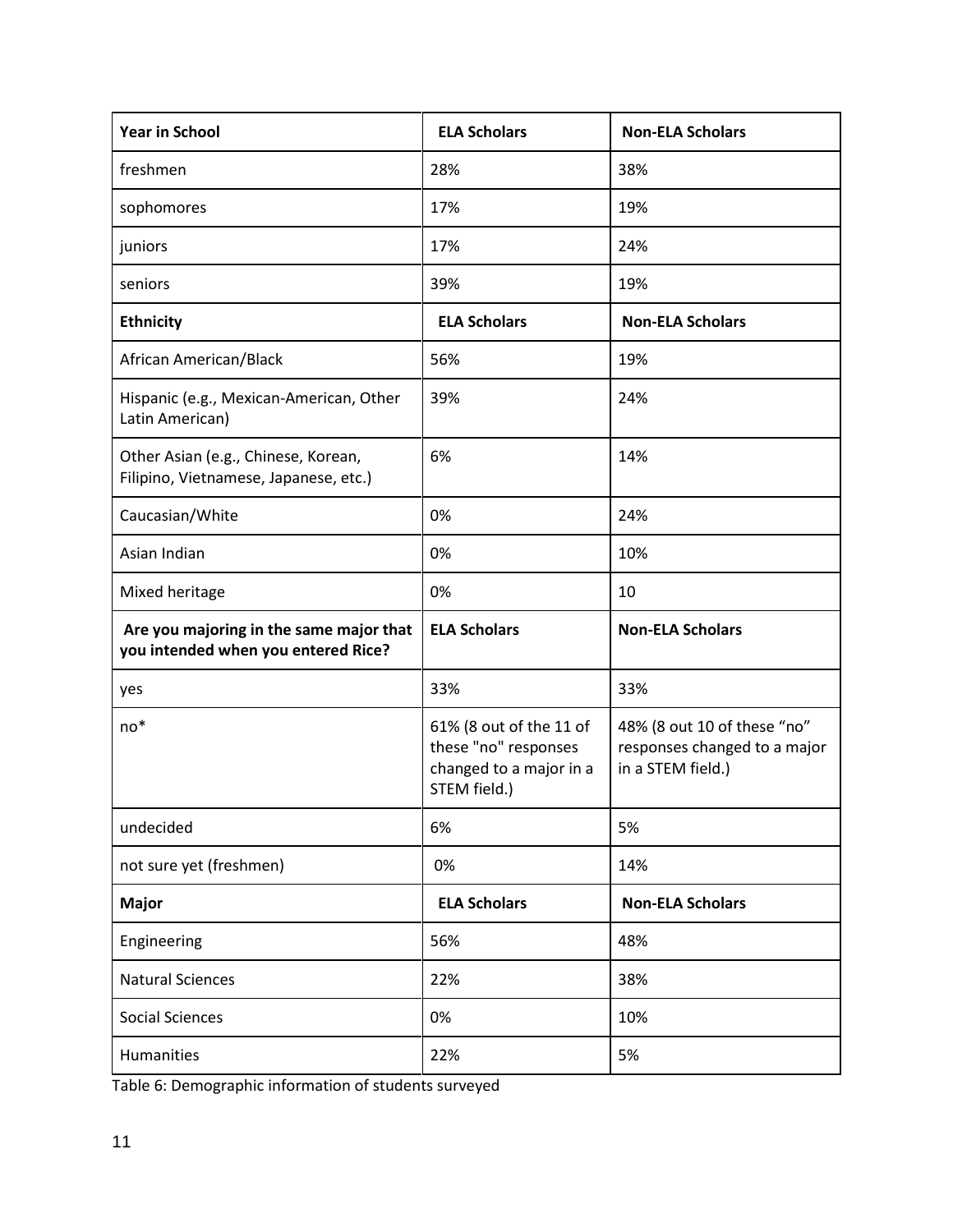Indicative of ELA success at meeting its goals (see Table 7 below), 95% of ELA scholars surveyed agree strongly/agree that ELA increased their dedication to complete their degree in STEM. And 84% of ELA scholars agree strongly/agree that ELA reaffirmed the belief that a career in STEM is right for them, that ELA increased their confidence that they will finish their degree, and that ELA gave them valuable advice for succeeding in their major.

|                                                                   | Agree<br>strongly | Agree | Don't know/<br>Not<br>applicable | <b>Disagree</b> | <b>Disagree</b><br>strongly |
|-------------------------------------------------------------------|-------------------|-------|----------------------------------|-----------------|-----------------------------|
| Increased my dedication<br>to complete my degree in<br>STEM.      | 39%               | 56%   | 6%                               | 0%              | 0%                          |
| Increased my confidence<br>that I will finish my<br>degree.       | 39%               | 44%   | 11%                              | 6%              | 0%                          |
| Reaffirmed my belief that<br>a career in STEM is right<br>for me. | 28%               | 56%   | 17%                              | 0%              | 0%                          |
| Gave me valuable advice<br>for succeeding in my<br>major.         | 28%               | 56%   | 17%                              | 0%              | 0%                          |

### **ELA Scholars: PARTICIPATING IN THE ELA PROGRAM...**

Table 7: ELA Scholars: PARTICIPATING IN THE ELA PROGRAM...

Table 8 below indicates the impact of ELA on non-ELA scholars. The impact for non-ELA scholars (students who only participated in community building activities) was still impressively strong given that they participated in fewer events. Eighty-one percent agree strongly/agree that participating in the ELA program increased their confidence that they will finish their degree. Over 70% agree strongly/agree that their participation in ELA reaffirmed their belief that a career in STEM is right for them, gave them valuable advice for succeeding in their major, and increased their dedication to complete their degree in STEM.

### **Non- ELA Scholars: PARTICIPATING IN THE ELA PROGRAM...**

|                                                              | Agree<br>strongly | Agree | Don't know/<br><b>Not</b><br>applicable | <b>Disagree</b> | <b>Disagree</b><br>strongly |
|--------------------------------------------------------------|-------------------|-------|-----------------------------------------|-----------------|-----------------------------|
| Increased my dedication<br>to complete my degree in<br>STEM. | 19%               | 52%   | 19%                                     | 5%              | 5%                          |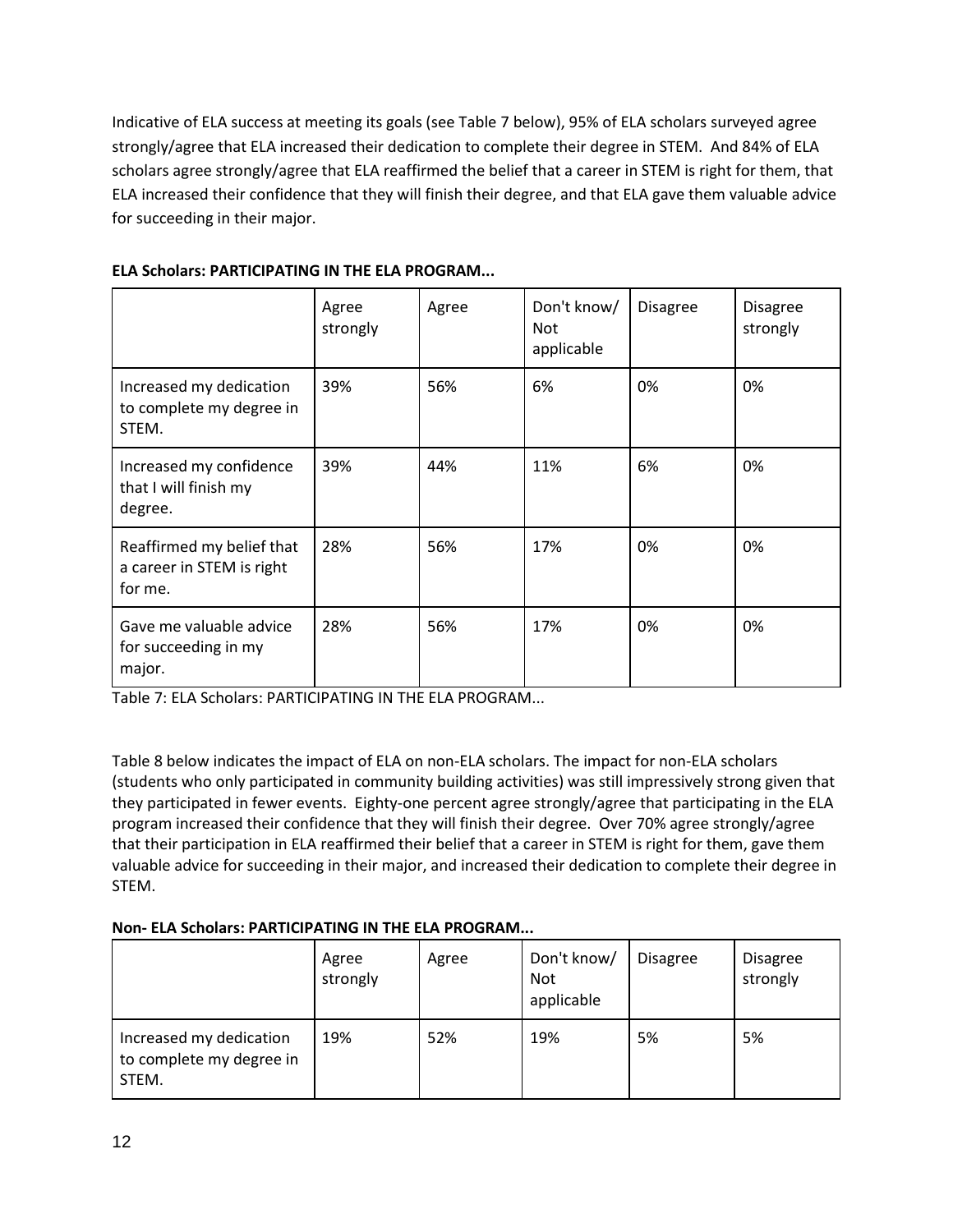| Increased my confidence<br>that I will finish my<br>degree.       | 10% | 71% | 19% | 0% | 0% |
|-------------------------------------------------------------------|-----|-----|-----|----|----|
| Reaffirmed my belief that<br>a career in STEM is right<br>for me. | 19% | 52% | 29% | 0% | 0% |
| Gave me valuable advice<br>for succeeding in my<br>major.         | 14% | 57% | 24% | 5% | 0% |

Table 8: Non- ELA Scholars: PARTICIPATING IN THE ELA PROGRAM

To determine the value that students place on their ELA participation, we asked if they would recommend ELA to a friend (see Table 9 below); 95% stated that they would.

| Would recommend ELA to friend        | <b>ELA Scholars</b> | <b>Non-ELA Scholars</b> |
|--------------------------------------|---------------------|-------------------------|
| yes                                  | 18                  | 19                      |
| no                                   | 0                   | 0                       |
| It depends                           | 0                   | $1*$                    |
| Unsure                               | 0                   | $1*$                    |
| * Reported attending only 1-2 events |                     |                         |

Table 9: Would recommend ELA to friend

Students were asked to explain their responses. Examples include:

"Yes, because the program creates dialog amongst a small minority that I never would have known existed had I not been involved in the program. The ELA community is very encouraging and supportive." -Rice sophomore

"Yes. The program definitely helped me stay on track with my major (Statistics) when I sometimes doubted whether I would be able to finish it. Having a faculty mentor and other minority students in my program gave me a sense of community that I did not get otherwise, especially since there are no other Black students that I know in my major, if there are any at all." -Rice sophomore

"I would recommend ELA to the right kind of friend. I say that because, there are some minority students who are truely lost within our small Rice community. Some students aren't too sure what to do, what academic path to take, and how they should go about doing so. ELA would be a great basic foundation for a student like that. For students who have an understanding regarding where they lie academically and have a working plan for their future, ELA is a good tool for overall development." -Rice junior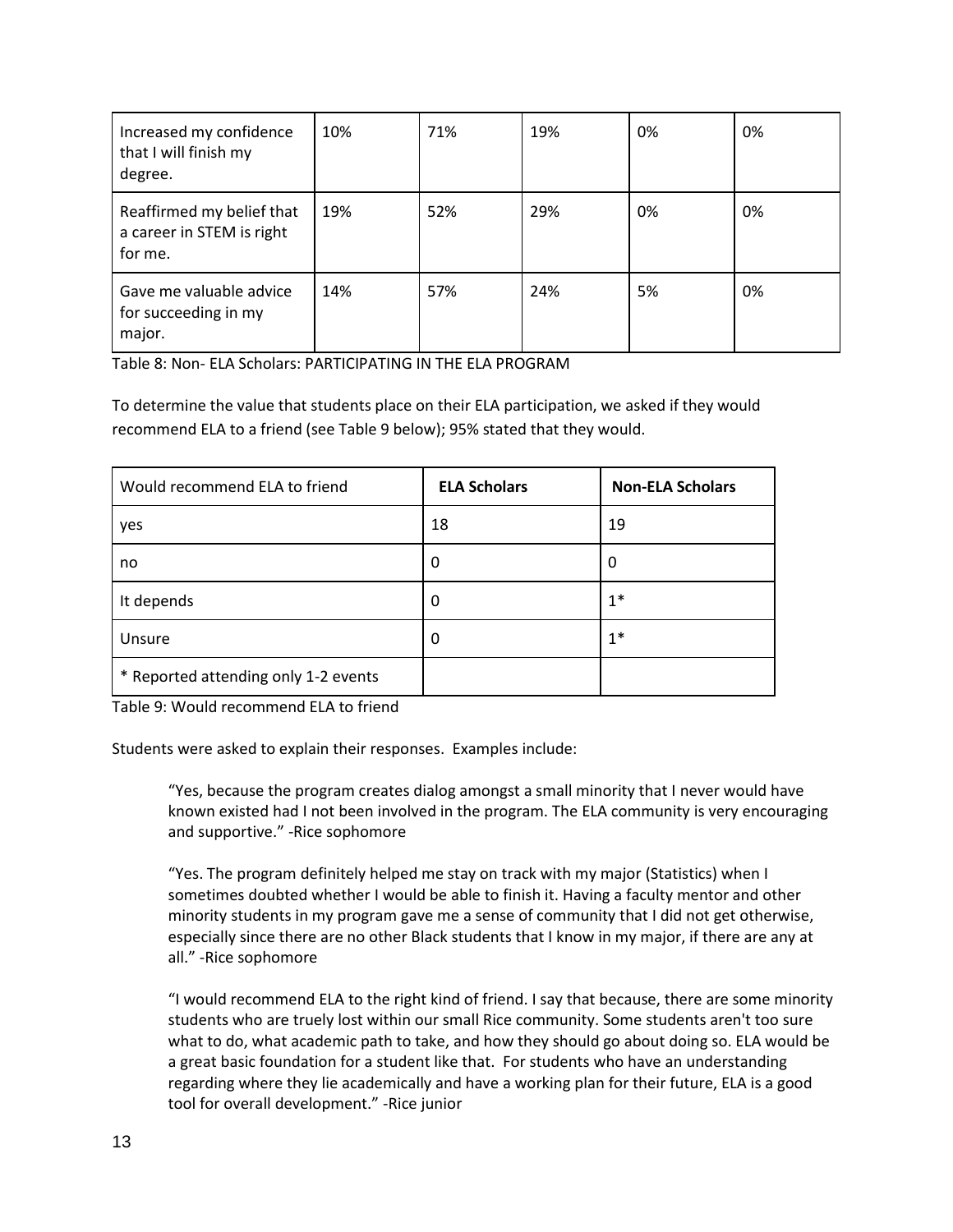A few student responses from non-URM students

"Yes, because I think it's quite informative for both minorities and non-minorities." -Rice freshman

"[ELA] was a good experience into the career side of a STEM education that our current academic environment lacks." -Rice senior

"[ELA] promote[s] research in a way that is not promoted often enough-- a way to explore things you love, and solve unsolved mysteries, while still making a good salary. They also encourage STEM careers among those who are not often encouraged to enter STEM careers, which is great." – Rice freshman

### 4 Lessons Learned

"This program has allowed me to chance to network with professors like Dr. Tapia and Dr. Embree as well as other faculty that I wouldn't have thought to talk to as a student. Through ELA I feel closer to becoming a biomechanical engineer and having a wonderful career." -Rice freshman

To better plan ELA Rice activities next year, we asked, "For the following, would you like to see more, the same, or less of the ELA activity?"

| For the following, would you like to see<br>more, the same, or less of the ELA<br>activity? | more | the same | less | no opinion |
|---------------------------------------------------------------------------------------------|------|----------|------|------------|
| Faculty talks at community meetings                                                         | 41%  | 56%      | 3%   | 0%         |
| Panel discussions or talks by students at<br>community meetings                             | 46%  | 49%      | 3%   | 3%         |
| Networking meetings with several Rice<br><b>STEM faculty</b>                                | 79%  | 18%      | በ%   | 3%         |
| Peer group mentoring/networking                                                             | 64%  | 28%      | 0%   | 8%         |
| Peer study groups/peer tutoring                                                             | 59%  | 28%      | 0%   | 13%        |

Table 10: **For the following, would you like to see more, the same, or less of the ELA activity?**

Networking, both with faculty and peers, ranks highest in importance to those surveyed (see table 10 above), suggesting that a sense of community and relationship building is quite desirable for students. Thus, ELA leaders will continue hosting ELA Rice community meetings and plan more STEM faculty networking meetings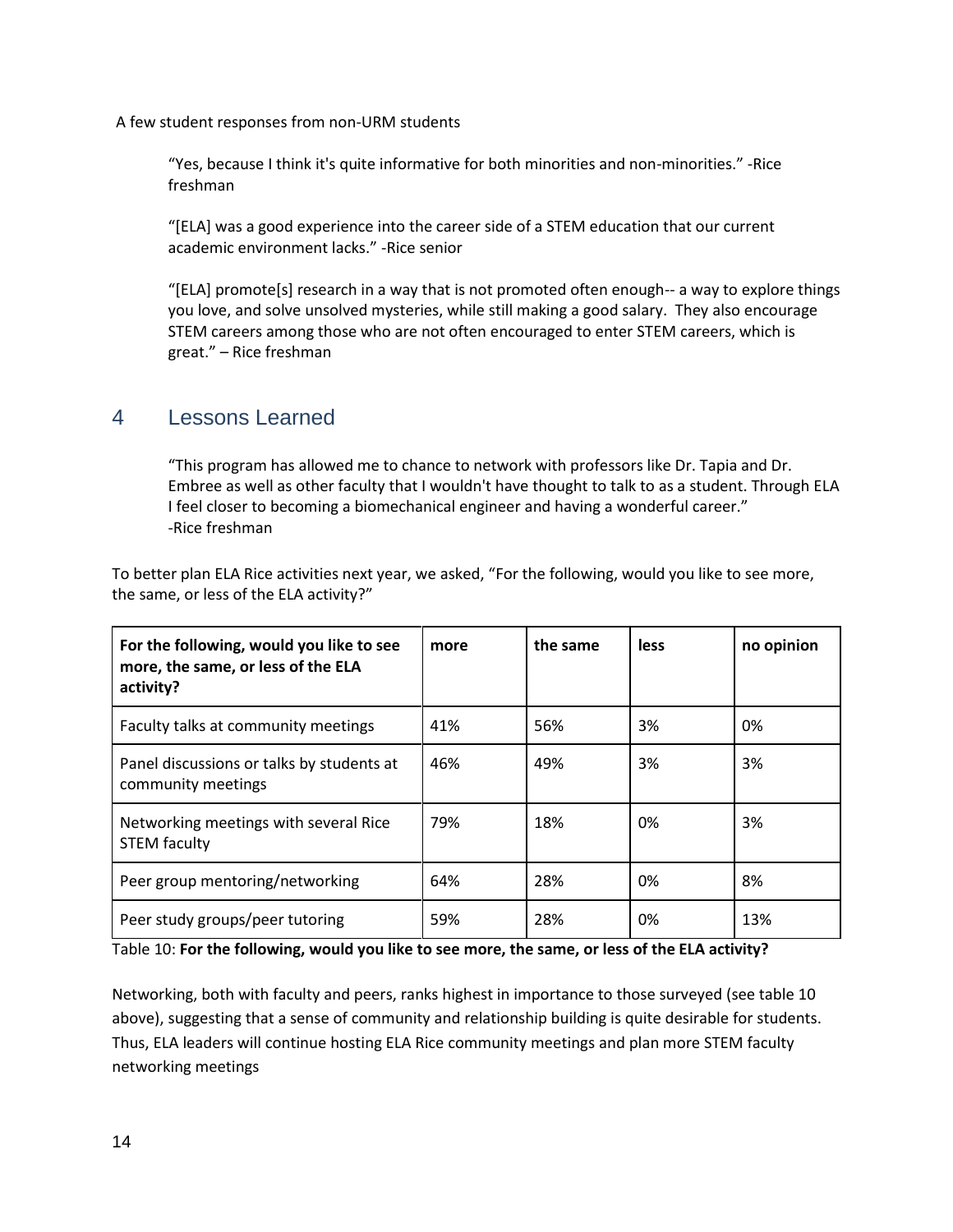Since ⅔ of respondents indicated that they'd like to see more peer group mentoring and networking (see table 10 above), peer mentoring groups will also be planned as well from the beginning of the year and will build on the small peer group activity that was piloted by ELA student leaders during the past spring semester. Having an established group of student leaders from the past year will allow student networking activities to take place more quickly this coming year.

When asked if they'd like to see more, the same or less of the faculty mentoring, ⅔ of the ELA scholars responded that they would like to see the faculty mentoring continue as it did this past year. Meeting with advisors 1-2 times per month seems to fit well with student schedules.

| Would you like to see more, the same, or<br>less of the faculty one-on-one mentoring for<br>ELA scholars? (Responses from ELA scholars,<br>those receiving mentoring, only) |    |     |
|-----------------------------------------------------------------------------------------------------------------------------------------------------------------------------|----|-----|
| less                                                                                                                                                                        |    | 6%  |
| more                                                                                                                                                                        | 4  | 22% |
| no opinion                                                                                                                                                                  |    | 6%  |
| the same                                                                                                                                                                    | 12 | 67% |

Table 11: Would you like to see more, the same, or less of the faculty one-on-one mentoring for ELA scholars? (Responses from ELA scholars only)

A freshman who didn't receive mentoring wrote, *"I really hope the faculty mentoring could be open to all ELA Rice Student, and could be more accessible."* Fifty-nine percent of those who surveyed responded that they'd like to see more faculty mentoring for ALL ELA Rice students.

Dean Hutchinson recently announced a Rice Faculty Mentor Program for first-year students. Each Faculty Mentor will be assigned an O-Week group of approximately six to eight students and will have an initial meeting with these students at a scheduled time during O-Week. Continuing this relationship after O-week, mentors will be asked to be available to their mentees and meet with them once or twice a month, either individually or in groups.

ELA leaders look forward to the success of the Dean's program, and will adapt the ELA Scholars program to complement it. Yet the need still exists for ELA's approach that integrates one-on-one faculty mentoring with a networking community for the support of Rice's URM students.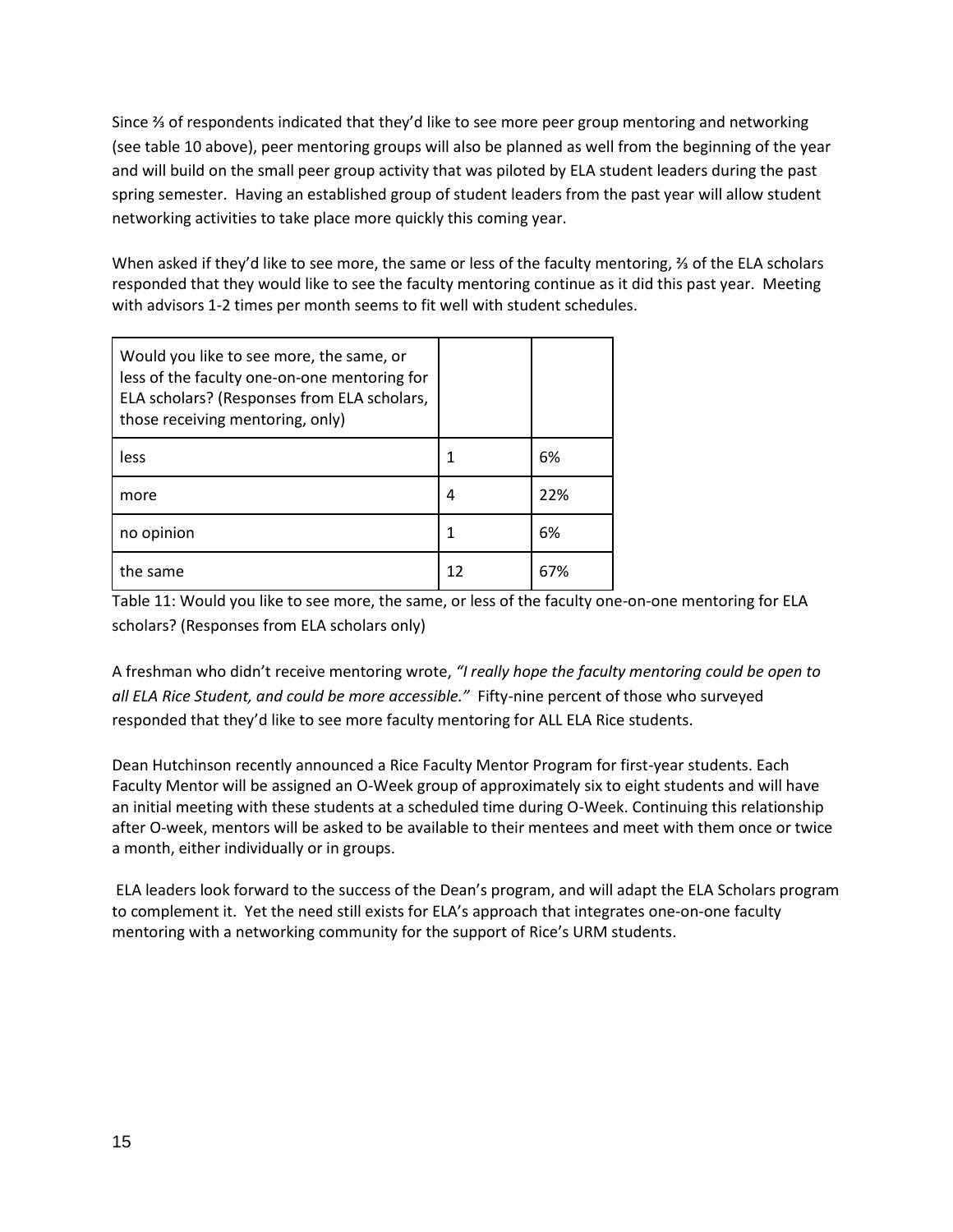### 5 Conclusion

"It is a great program and has greatly helped ease my transition into Rice." -Rice freshman

The data described above demonstrate that the ELA program provided a resource for URM Rice science and engineering students that was sorely needed. The program rationale that is included in Appendix B describes the need in further detail.

To build on ELA's success, we feel strongly that we should continue to offer the ELA program at Rice this coming year. A budget is included in Appendix A of what is needed to sustain the program. We are eager to continue our commitment to the ELA student community who gained much support from our program.

"I really enjoyed being able to spend time with faculty outside of office hours and in a comfortable environment. I'm very jealous of the freshmen that were able to be exposed to such a great community early on because it fostered a safe environment for them to show their frustration about a certain class and to get feedback on how to succeed in other classes." - Rice senior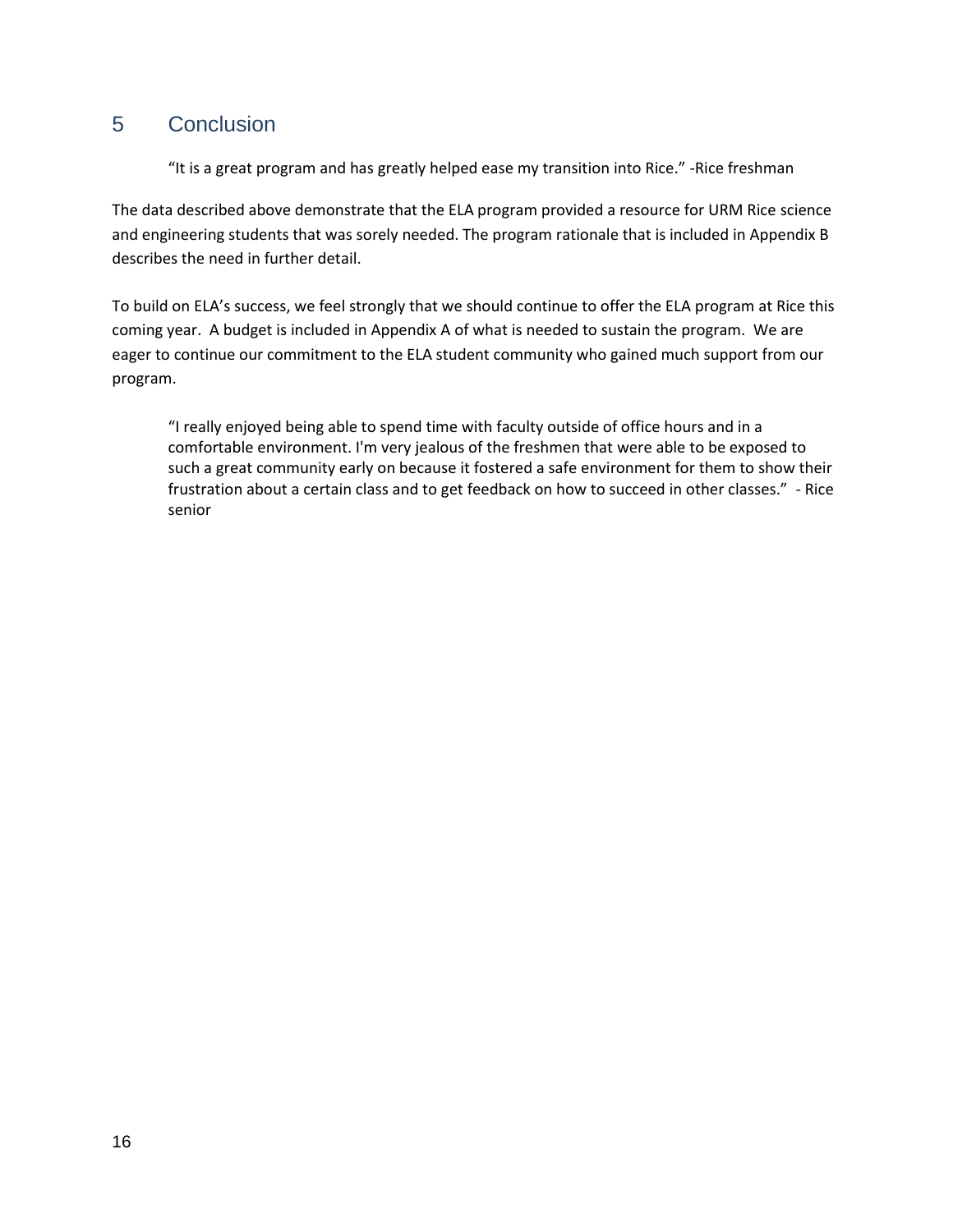# 6 Appendix A: Project One Year Budget

Projected: 100 participants

| <b>Description</b>                                                                                                                                          | <b>Cost</b> |
|-------------------------------------------------------------------------------------------------------------------------------------------------------------|-------------|
| Undergrad peer tutors                                                                                                                                       | \$3,000.00  |
| Advertising                                                                                                                                                 | \$200.00    |
| Community meetings (monthly)                                                                                                                                | \$5,000.00  |
| ELA website maintenance                                                                                                                                     | \$500.00    |
| ELA off campus community building activity                                                                                                                  | \$1,000.00  |
| <b>Supplies</b>                                                                                                                                             | \$300.00    |
| Staff labor and fringe benefits (1/3 FTE for 2 staff<br>members)*                                                                                           | \$30,000.00 |
| Undergraduate Research Symposium                                                                                                                            | \$10,000    |
| <b>Total budget</b>                                                                                                                                         | \$50,000.00 |
| *ELA staff members are currently supported by NSF<br>funds for the national ELA organization. However, the<br>funding for ELA will expire in February 2012. |             |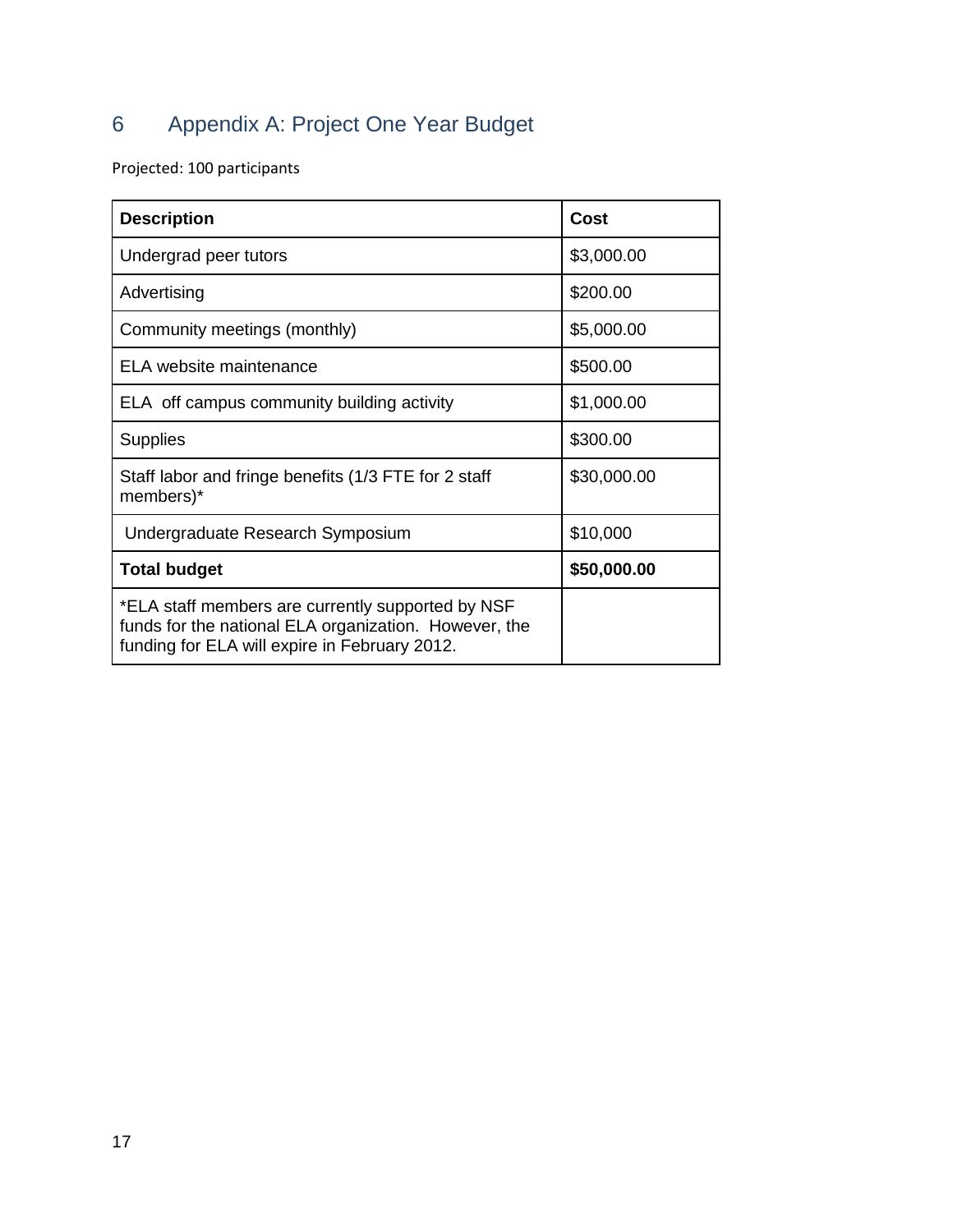# Appendix B: Program Rationale

ELA Rice addresses the challenges that the Boyer report, *Reinventing Undergraduate Education: A Blueprint for America's Research Universities* [1], cast light on - the serious problems that research institutions have in educating its undergraduates, especially the unique challenges of freshmen. According to the Boyer report

"The freshman year needs to perform two vital functions: it must be the bridge between high school and home on the one side and the more open and more independent world of the research university on the other…. If it does not perform both those functions successfully, the entire university experience is at risk."

The report points out that the freshman year is, ironically, the year where students are *least* likely to experience the excitement of university intellectual life. At Rice, the freshman year is the year where students are least connected to their future discipline, not declaring a major until the sophomore year. In the freshman year, they rarely get to know the faculty in their future departments or get to learn of the excitement of research in their areas of interest.

Students who attended weaker high schools including many of Rice's underrepresented minority students are often less prepared academically and at the most peril. They not only experience the pressures of university life, similar to all of their fellow students, but their network of formal and informal resources, support, and encouragement, so critical to all students, is significantly smaller and less robust. They may lose confidence when faced with the high level of academic competition that they wouldn't have experienced in high school, and those in science and engineering, may migrate out of those fields into more "welcoming" departments where they may have experienced more success, a great loss to the nation's potential science and engineering leadership.

College impact research repeatedly has indicated a strong positive relation among student-faculty interaction and students' academic achievement, educational aspirations, intellectual growth, and academic satisfaction. [2] Indeed, many studies point to **frequent interaction with STEM faculty as the single most important factor in student success**. The Boyer report recommended that mentorships should begin as early as possible and should be maintained, whenever possible, throughout a student's academic career. [1]

Results of extensive studies at MIT report that students *want* a positive engagement with faculty, "But students have a strong desire to know faculty outside of the classroom; to develop personal relationships; and to have the opportunity to discuss complex, difficult issues with faculty".  $[3]$ 

Results from the ELA Rice end of year surveys support this. 79% of all students surveyed responded that they would like to see more networking meetings with several Rice STEM (Science, Technology, Engineering, Mathematics) faculty. And a Rice sophomore wrote, "The faculty networking is key, and any opportunity to increase this connection in more informal settings is invaluable."